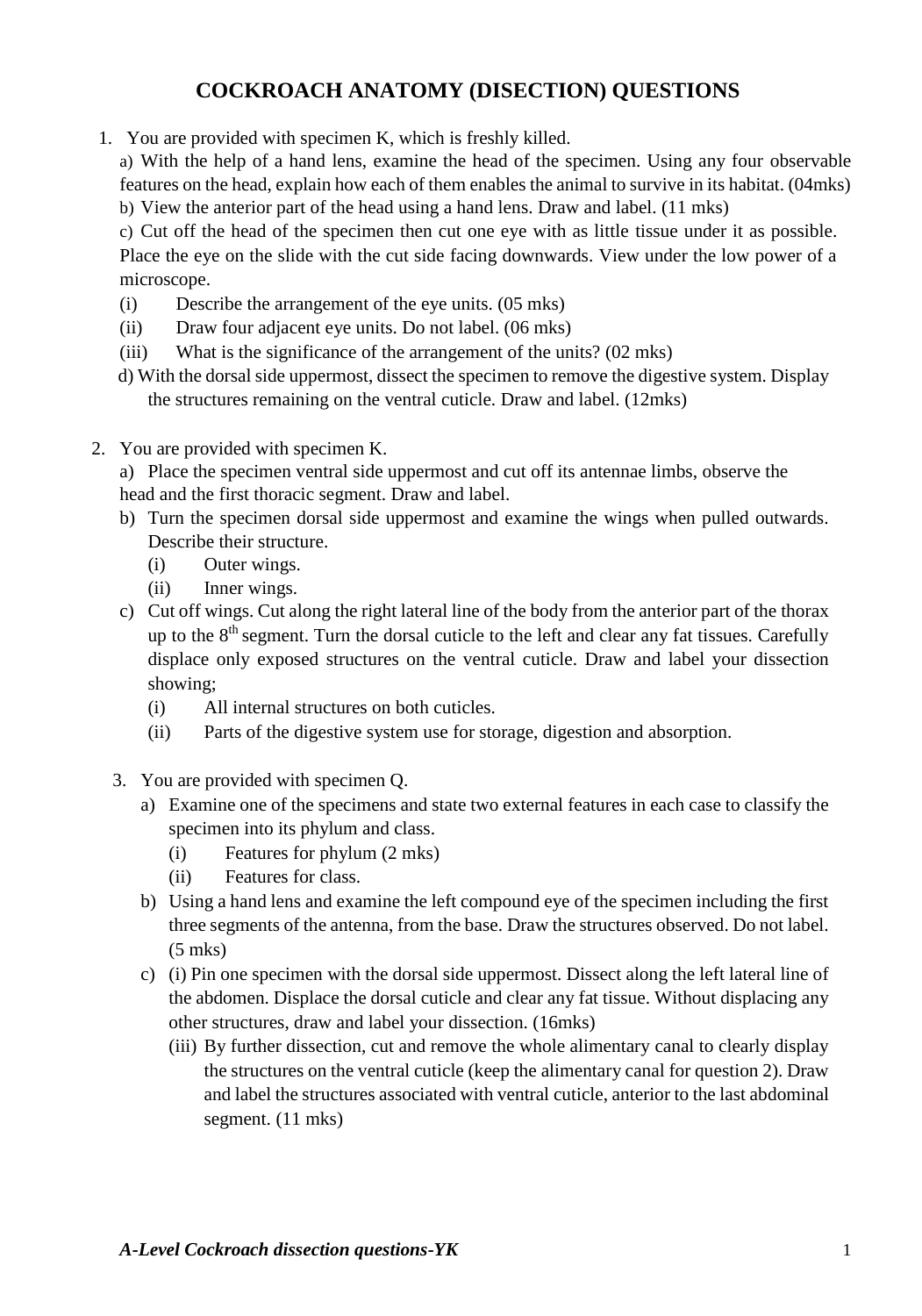- 4. You are provided with specimen K.
	- a) From your observation of the external features, state with reasons the sex of the specimen. (2mks)
	- b) Place the specimen ventral side uppermost. Draw and label the end of the abdomen. (5mks)
	- c) Using a hand lens examine one antenna and draw. Do not label. (2mks)
	- d) Place the specimen dorsal side uppermost and dissect to expose the structures within the abdominal and thoracic cavity.
	- (i) Displace the structures to display the salivary glands on the left of the specimen.
	- (ii) Displace the alimentary canal to the right of the specimen. Remove all the unnecessary tissue to display all the parts of the alimentary canal and structures on the ventral cuticle. Draw and label. (24mks).
- 5. You are provided with specimen K.
	- a) (i) Examine the antennae and describe how they are adapted to their function. (3mks) (ii) Carefully cut the whole left maxilla. Observe using a hand lens. Draw and label. (6mks) (iii) Give three adaptations of maxilla to its functions. (3mks)
	- b) Place the specimen dorsal side uppermost. Cut along the left lateral line of the specimen to display the heart. Draw and label the circulatory system. (8mks)
	- c) (i) Remove both the crop and the gizzard related to the function of the two organs. (4mks).
		- (ii) Describe the appearance of the inner surface of:
			- Crop.................

Gizzard.............

(iii) How are the inner surface of the crop and gizzard related to the functions of the two organs? (4mks)

Crop..................

Gizzard...............

- d) Place the specimen on the dissecting tray with dorsal side uppermost. Cut along the left lateral side of the abdomen to open up the abdominal cavity. Also cut along the right lateral line of the thorax to open up the thorax cavity. Fix the crop with a pin in its original position. Immerse the dissection in water. Displace the alimentary canal to the left. Draw and label the secretory and absorptive structures displayed.
- e) Dissect the specimen to remove the whole dorsal cuticle. Discard this cuticle. Then clear off the fat to display the structures on the ventral cuticle. Displace only the intestines to the left of the specimen. Draw and label the visible internal structures. (19mks)
- 6. You are provided with specimen K.
	- a) Cut off appendages at their proximal ends; remove all the wings including the tegmina Describe the structure of the animal's body. (10mks)
	- b) Lay the specimen dorsal side uppermost cut off the elytra and wings close to their base. Lift the 10<sup>th</sup> abdominal tergum. Draw and label the visible structures of the specimen. Describe the structures on the ventral cuticle. (4mks)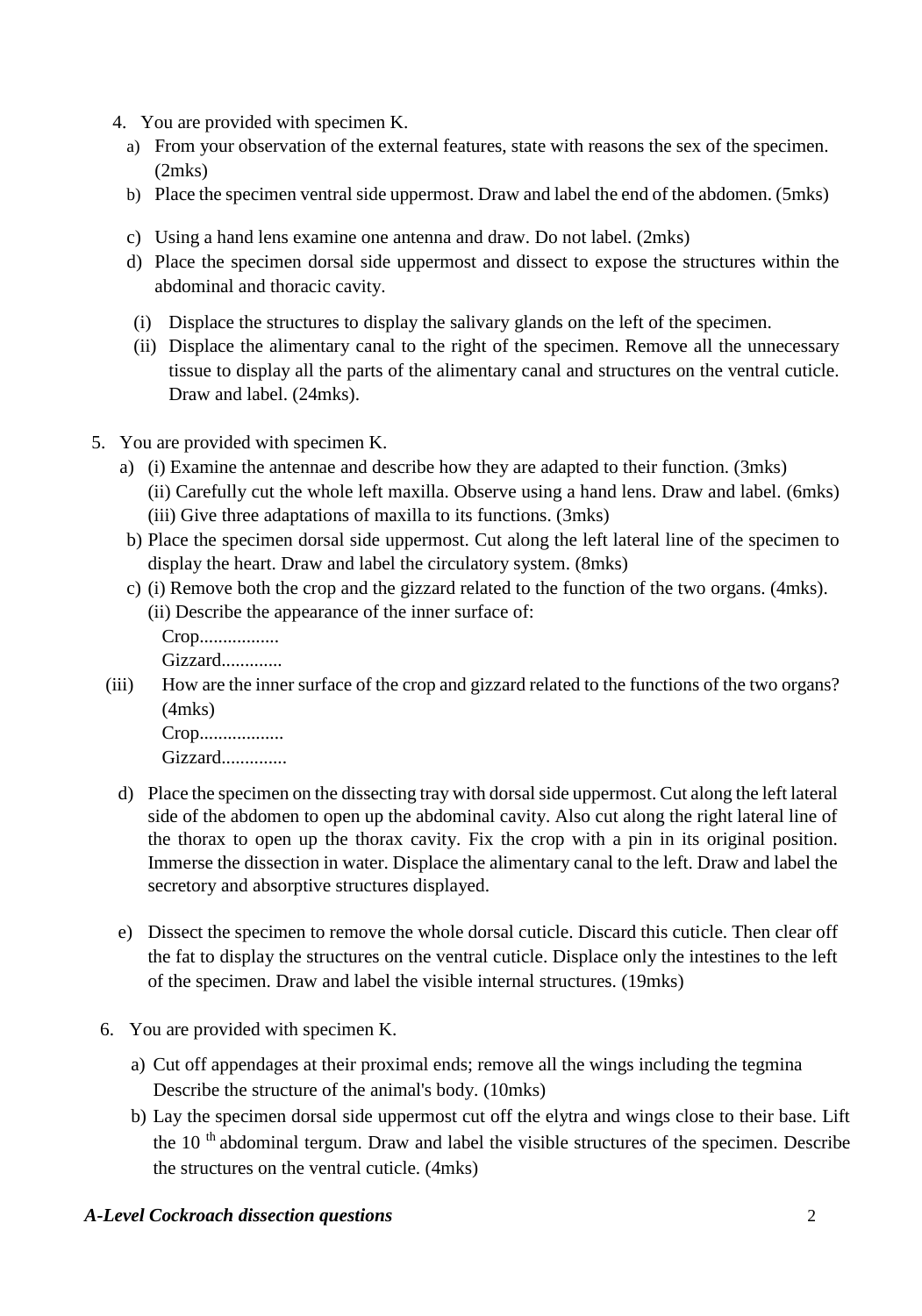- 7. a)(i) You are provided with freshly killed specimen Q. Lay the animal ventral side uppermost. Observe the structures posterior to the trochanter of the hind limb. Draw and label. (10mks)
	- (ii) Count the number of abdominal segments in this region. (10mks)
		- b) Lay the animal dorsal side uppermost. Cut through the left lateral line of the abdomen and thorax, leaving the anterior most segment of the specimen intact. Lift the dorsal cuticle and displace it on one side of the specimen. Cover the dissection with water and clear away the fat bodies and displace the alimentary canal to the right of the specimen. Draw and label the structures on both cuticles. (18mks)
- 8. You are provided with specimen K.
	- a) Cut off the antenna from its base.
		- (i) Measure and record the length of the antenna and the rest of the body. (2mks)
		- (ii) What is the significance of the ratio in promoting the survival of the features? (2mks)
	- b) (i) Identify the sex of the cockroach, draw and label those external features which you used to determine the sex of the specimen. (4mks)

(ii) Remove the wings of the specimen. Pin down the specimen with dorsal side uppermost. Lift the free edge of the tergum in the middle of the right lateral side of abdomen. Cut the anterior edge of the terga and remove all the terga except those posterior to the middle of the abdomen. Avoid damaging the organs. List all the visible organs after removing the terga. (4mks)

- (iii) Make a fully labeled drawing of the digestive system. (8mks)
- 9. You are provided with specimen K.
	- a) Using a hand lens examine the antennal socket and four proximal segments of the antenna.
		- (i) Describe the structural features of this part of the antenna. (2mks)
		- (ii) Draw and label this part of the antenna. (5mks)
	- b) Cut off the tegmina, posterior wings, antenna and limbs, place the specimen dorsal side uppermost, cut through its right lateral side and dissect to expose the structures within the abdominal and thoracic regions. Displace the salivary glands to the right of the specimen. Displace the alimentary canal to the left. Remove all unnecessary tissue to display the alimentary canal and the structures on the ventral cuticle the gut. Draw and label structures exposed in your dissection. (18mks)
- 10. You are provided with specimen K.
	- a) Using a hand lens examine the compound eye, fenestra, antennary pit and antenna. Describe their structural features. (6mks)
	- b) Examine the head region search for the mouth parts, describe their relative positions and associated structural features. (6mks)
	- c) Using a low power microscope, examine the ventral view of the pretarsus.
		- i) Describe the structure of the pretarsus. (3mks)
			- ii) Draw and label (4mks).
	- iii) Place the animal ventral side uppermost. Draw and label the posterior end of the abdomen together with its associated structures. (3mks)
	- d) Place the specimen dorsal side uppermost, cut through the left hand edge of the exoskeleton of the abdomen and dissect to expose the structures within the abdominal region. Displace the

# *A-Level Cockroach dissection questions-YK* 3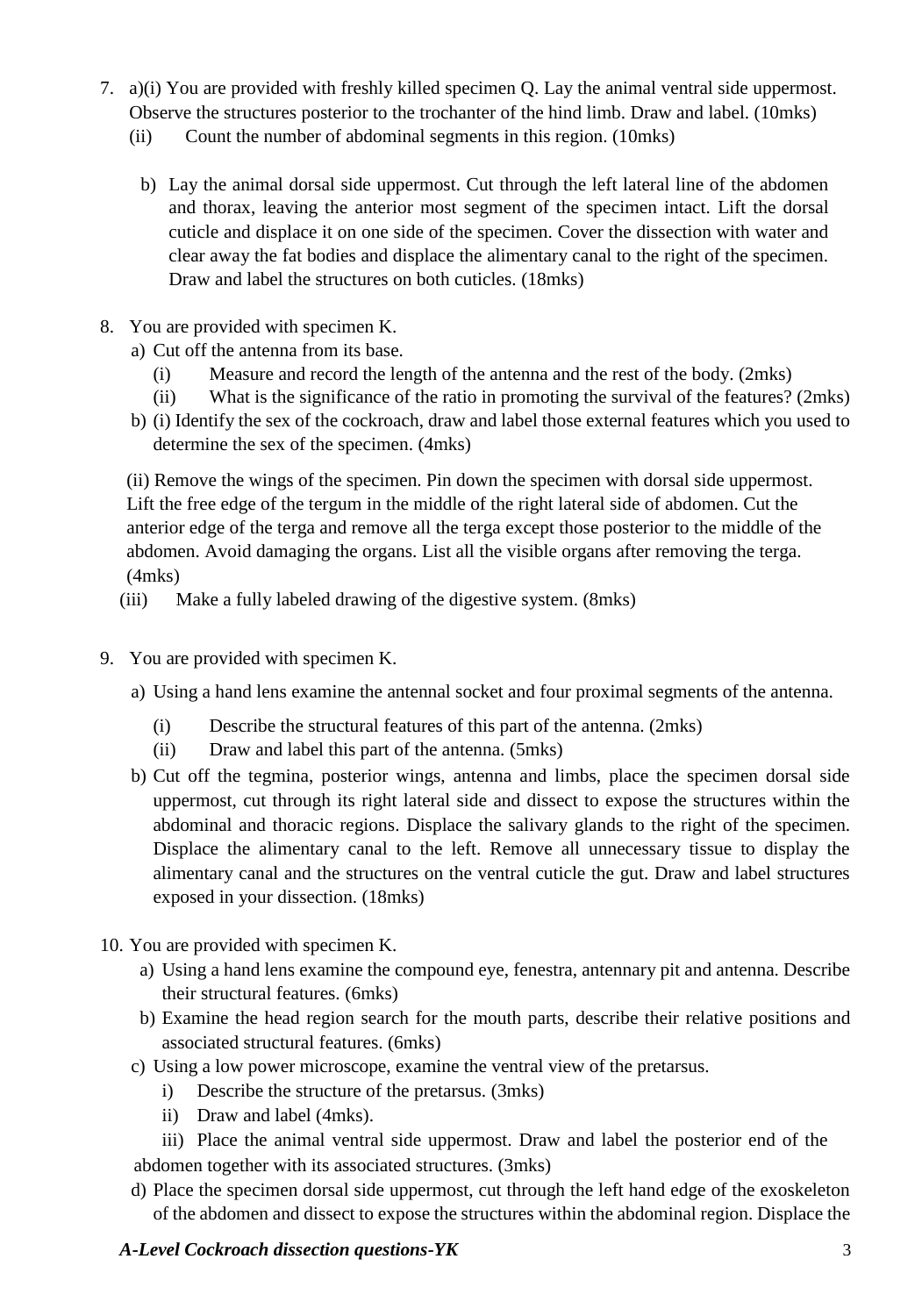alimentary canal to the left of the animal. Remove the unnecessary tissue display all the parts of the alimentary canal and structures on the dorsal cuticle. Draw and label. (8mks)

- 11. You are provided with specimen K.
	- a) Using a scalpel cut off the third leg of the specimen. Examine the inner view of the leg using a hand lens. Draw and label (10mks)
	- b) i) Examine the tarsus, draw and label. (4mks)
		- ii) Outline the adaptations of the tarsus to its functions. (04mks)
	- c) (i) Search for the spiracles. Describe their location and structures. (3mks) (ii) Draw a thoracic spiracle (4mks) iii) Outline the difference between the thoracic and abdominal spiracle. (3mks)
	- d) (i) Using a microscope, examine the antenna carefully
		- (ii) State three adaptive features of the antenna. (3mks)
		- (iii) Make a large labeled drawing of the antenna. (6mks)
- 12. a) You are provided with specimen A, examine the mouth parts and describe the structural features of the mouth parts. (10mks)
	- b) Draw and label:
		- (i) Mandible (4mks)
		- (ii) Maxilla (4mks)
		- (iii) Labium (4mks)
	- c) Lay it on the dissecting board, dorsal side uppermost. Cut along the left lateral line except the posterior three terga. Displace the alimentary canal to the right. Draw and label the structures exposed on both the ventral and dorsal cuticles. (17mks)
- 13. You are provided with specimen Y. Examine it carefully and answer the questions that follow. Display the animal on the dissecting board with the dorsal side uppermost. Cut along one lateral line of the abdomen, except its three anterior most segments and displace the dorsal terga to the left and the alimentary canal to the right. Draw and label the structures exposed on the ventral and dorsal tergum that are used for removal of Insoluble nitrogenous waste products, sexual reproduction, coordination, breakdown and absorption and transport of the digested nutrients and oxygen (22mks)
- 14. a) You are provided with specimen A which is freshly killed.

Cut off the head and boil it in caustic soda/ alkali (sodium hydroxide) until when the head sinks. Cool the alkali and remove the head. Isolate carefully the first maxilla, second maxilla (labium) and the mandible.

- (i) Draw and label these structures. (12mks)
- (ii) How are these structures drawn adapted to their functions/ roles? (10mks)
- b) Proceed to dissect and display all the structures lying on the dorsal cuticle. Draw and label (8mks)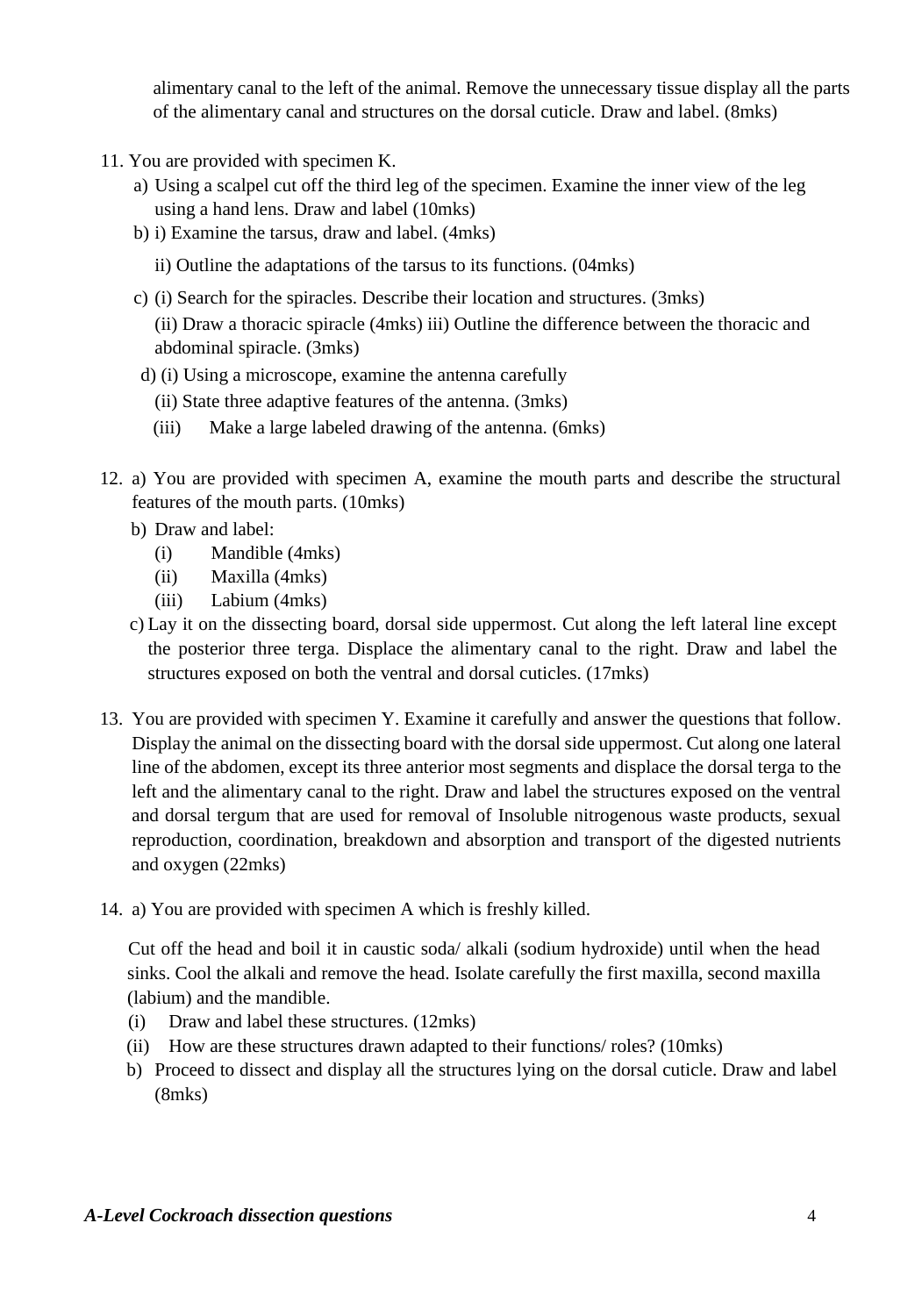15. You are provided with specimen K.

- a) (i) Cut off the wings and legs of the specimen. Examine the dorsal and ventral parts of the abdomen. Give three difference and similarities between the two cuticles. (6mks)
- ii) Explain how descriptions in a(i) above relates to the mode of life of the animal. (6mks)
- b) (i) Pin the specimen in the wax dish with the ventral side towards the wax. Dissect along the lateral line and remove the dorsal cuticle completely from the specimen. Turn this cuticle so that the internal structures are seen. Draw and label structures on the dorsal and ventral cuticles without displacing any. (12mks)

ii) Explain how the cuticle can be of advantage or disadvantage in the animal's life.

- 16. You are provided with specimen X. Use the specimen to answer the following questions.
	- a) Cut off limbs completely to expose the thoracic segments clearly. Turn the specimen so as it faces you. Draw and label the anterior half of the specimen
	- b) Dissect the specimen as follows:
	- (i) Pin the specimen with dorsal side uppermost
	- (ii) Cut along the lateral line of the abdomen to the right hand side except the posterior most segments and displace the dorsal cuticle to your left. On the same drawing, draw and label the structures exposed on the dorsal and ventral cuticle.
- 17. You are provided with specimen E.
	- a) Using a magnifying lens, examine the structures found on the head region of specimen E
	- i) State four features observed from the head region used to classify the specimen. (4mks)
	- ii)Using low power magnification, observe the left compound eye and the first three segments

at the base of the antenna. Make and accurate drawing don't label (6mks)

- iii) Give three descriptions of the compound eye and relate each description given to the role of compound eye in the specimen. (6mks)
- b) Detach all the legs by carefully cutting at the point of attachment to the thorax. Then observe structures found in the anterior half of the specimen using magnifying lens.

i) Make an accurate drawing showing the structures in the anterior half of the specimen from

the ventral view. Label only the segment structure. (15 mks)

- 18. You are provided with a freshly killed specimen K.
- a) Using a hand lens examine the dorsal view of the head. Draw and label. (7mks)
- b) i) Place the specimen dorsal side uppermost. Cut one lateral line of the specimens to display organs that comprise the vascular, nenrous, reproductive and excretory system. Draw and label the structures exposed in your dissection with the dorsal cuticle displaced to the right and alimentary canal to the left of the specimen. (18mks)

ii) Cut through the right lateral side of the abdomen and the two posterior most segment of the thorax, leave the prothorax intact. Displace and hold the dorsal cuticle to one side of the specimen. Cover the dissection with water and clear away the fat bodies. Draw and label the exposed structures on both cuticles. (17mks)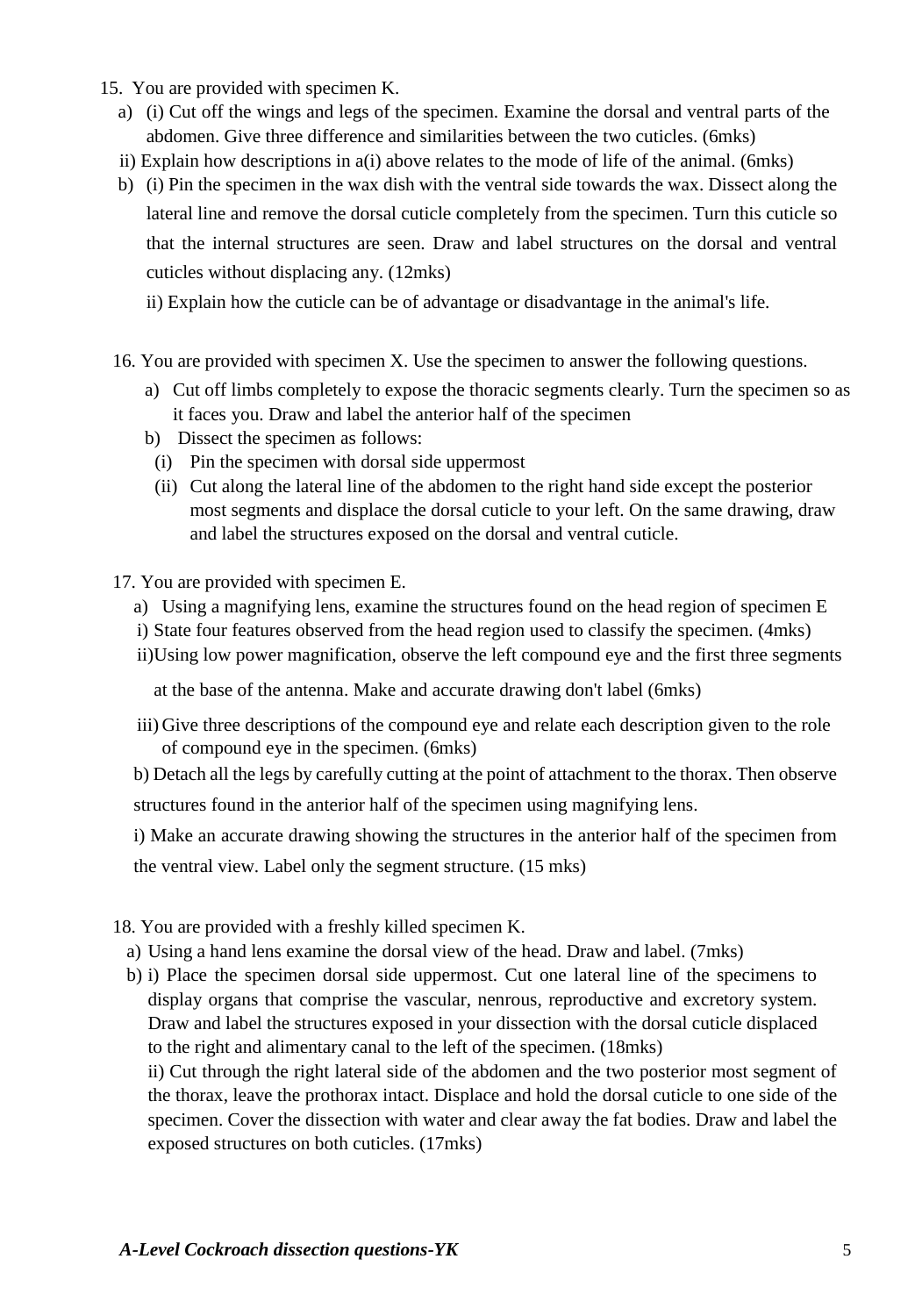19. You are provided with specimen K.

a) With the dorsal side uppermost, dissect the specimen to display the structures used for the removal of undigested and excretory materials from the specimen's body. Draw and label. (10mks)

b) Cut out the gut and remove unnecessary tissue to display the structures in the thoracic region. Deflect the dorsal cuticle to the left. Draw and label. (14mks)

20. You are provided with specimen K.

a) Cut all the wings and limbs of the specimen. Then place the specimen on its back and examine the lower half of the abdomen using a hand lens.

i) Draw and label the structures observed. (6mks)

ii) List two differences you expect to find in a specimen of the opposite sex. (2mks)

- b) Measure and cut off 0.5cm length of the fore limb from the end towards the foot. Observe from the inner view under low power magnification of a microscope.
- i) Draw, but don't label. (5mks)
- ii) State three ways the part of the limb drawn in b)i) is structurally adapted for its function. (3mks)
- c) i) Pin the specimen with its dorsal side uppermost. Dissect to completely remove the dorsal cuticle in the abdomen. Carefully clear off any unnecessary tissue.

Draw and label the visible structure at this stage of dissection. (13mks)

ii) Dissect further to display the whole alimentary canal. Proceed to cut and remove it.

Draw and label the internal structures attached to the ventral cuticle. (12mks)

21. You are provided with specimen K.

ii) Cut off the wings, legs and antennae of the specimen. Pin the specimen with the dorsal side uppermost. Dissect the specimen to remove the dorsal cuticle on the abdomen and display structures on the ventral cuticle that are associated with reproduction and the posterior half of the gut displaced to your left.

Draw and label your dissection. (16mks)

22 You are provided with specimen K, which is freshly killed.

i) Using candle wax, place your specimen with dorsal side upper most.

Cut along the ventral line to displace the dorsal cuticle of the abdomen to the right. Draw and neatly label your dissection. (10 marks)

(ii) Continue to dissect to remove the thoracic dorsal cuticle. Displace the digestive system and associated organs to the left of the specimen.

Draw and label your dissection including only structures attached to the ventral cuticle. (15marks)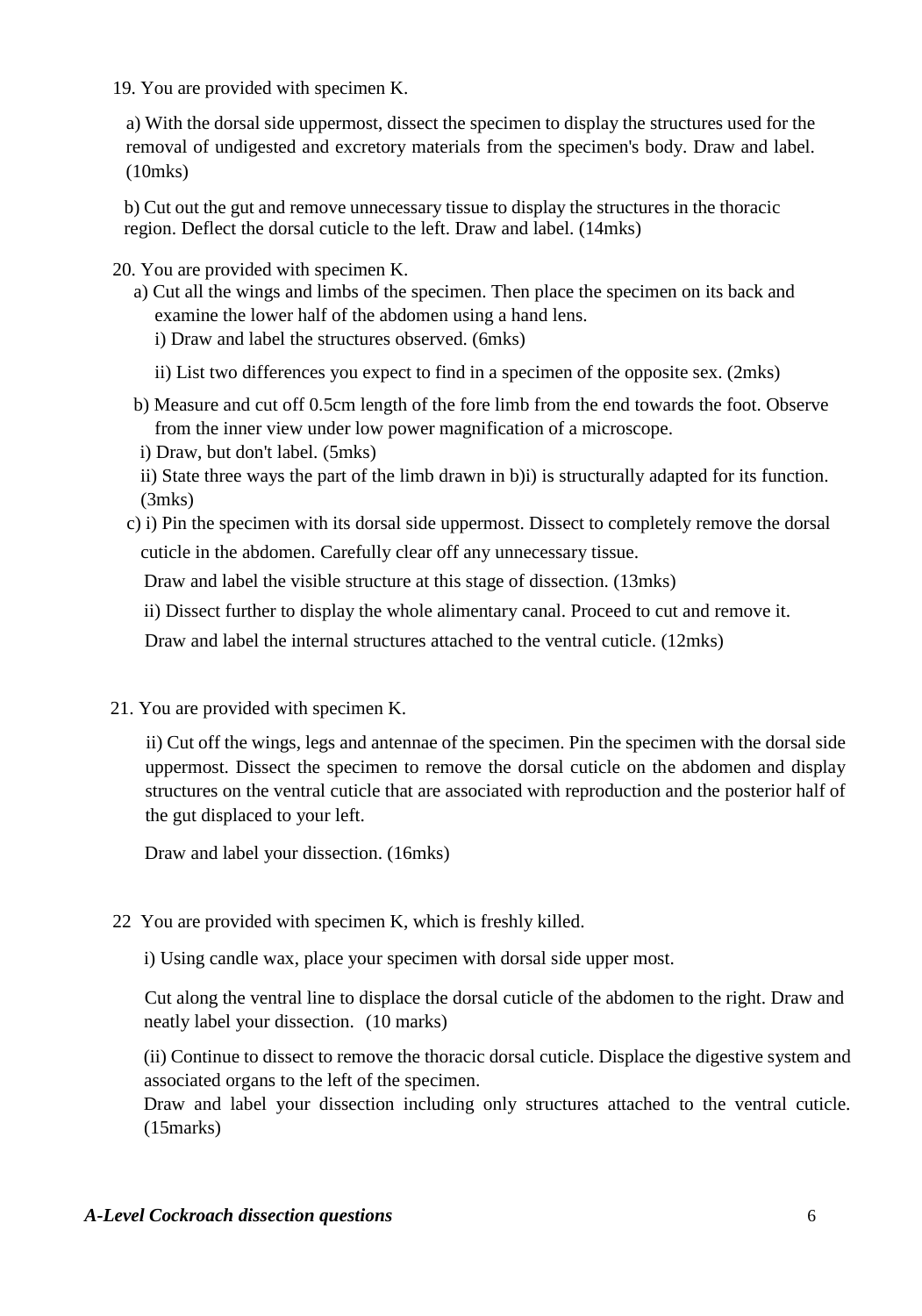23 a) Cut off the wings and limbs from their point of attachment of specimen K. Place the specimen with the dorsal side uppermost. Continue to carefully cut off the last tergal segment. Examine the exposed last sternum structures and those associated on the lateral side. Draw and label. (06marks)

b) Dissect the specimen along the left lateral line of the abdomen on a wax dish and turn the dorsal cuticle. Remove any fat tissues with the aid of water. Displace the exposed parts of alimentary canal to the left to expose structures.

- i) responsible for digestion, absorption of nutrients and removal of undigested food materials.
- ii) within the ventral cuticle anterior to last segment and those of dorsal cuticle. Draw and label structures in (i) and (ii). (17 marks)

### 24 **(***Requirements: Microscope & glass slides, Razor blade, dissecting kit)*

You are provided with a freshly killed animal. Use it to answer the following questions. Using razorblade, remove the head of the specimen, boil it in a potassium solution in order to macerate its muscle tissues. Remove the tube from the flame at frequent intervals and observe the head. When it sinks quickly and remains at the bottom of the test tube it has been boiled enough. Wash the head with water.

(a) (i) Remove the labium by using fine forceps by holding it near its base and pull gently. Be careful not to damage other mouths parts. Put it on a microscope slide and observe. Draw and labeled.

(ii) What is the function of the labium to the specimen?

(iii) How is the labium adapted to its function?

(b) Remove the maxilla using a fine forceps by holding it near its base and pull gently. Place it on a slide. Observe it under a microscope. Draw and labeled.

(c) (i) State the function of the maxilla to the specimen.

(ii) How is the maxilla adapted to its function

(d) (i) In the same way remove the mandible. Put it on a microscope slide. Observe it under a microscope, draw and label

- (ii) What is the function of the mandible?
- (iii) How is it adapted to its function?

(e) Place the specimen dorsal side uppermost and dissect to expose the structures within the abdominal region.

(i) Displace the structures to displace the salivary glands on the left of the specimen.

(ii) Displace the alimentary canal to the right of the specimen. Remove all the unnecessary tissues to display all the parts of the alimentary canal and the structures on the ventral cuticle. Draw and label.

(iii) Also draw and label the system found on the dorsal cuticle of the specimen.

### *A-Level Cockroach dissection questions-YK* 7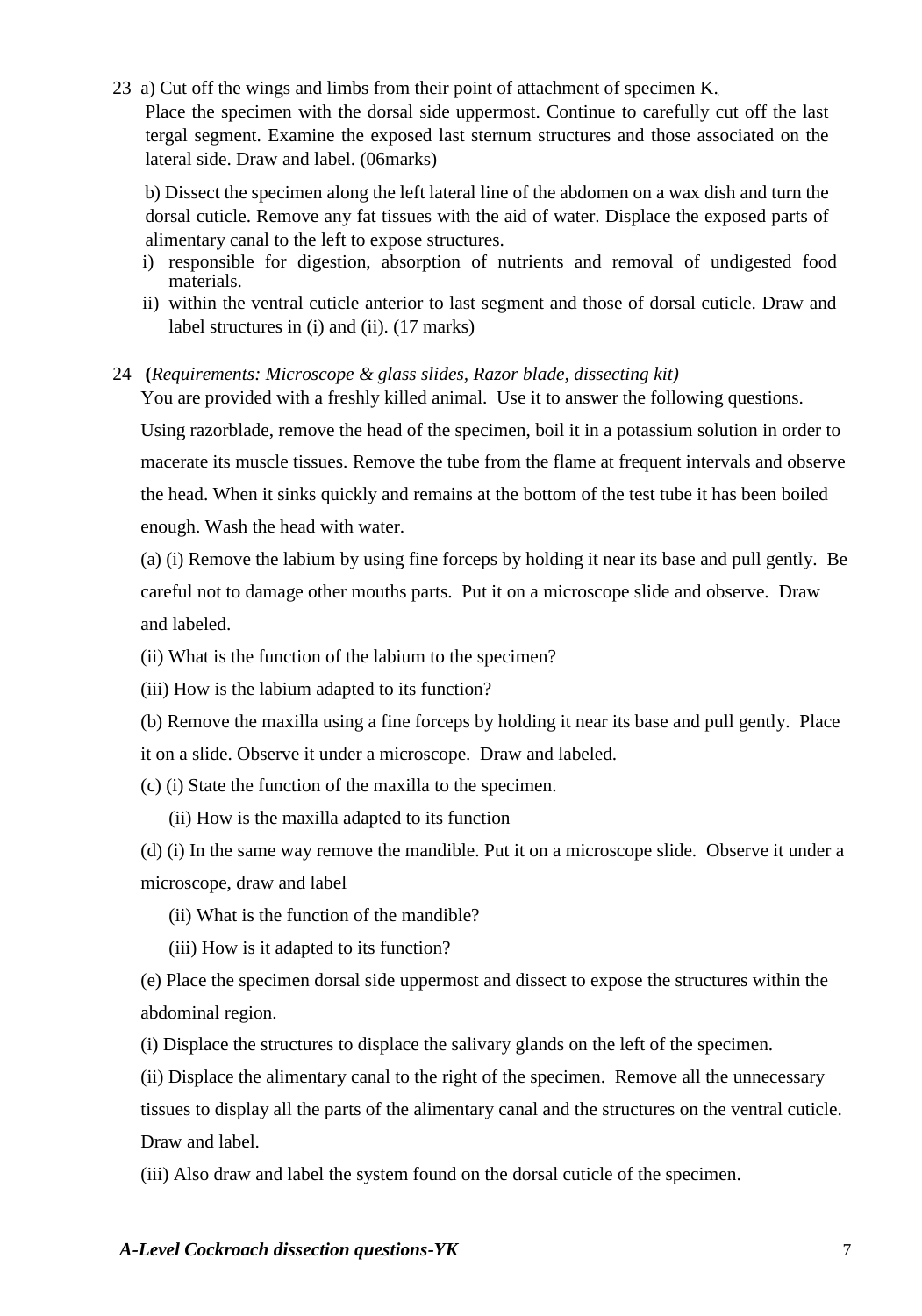(iv) For the same specimen, dissect to show the structures used in reproduction. Draw and label.

(v) Care fully make a transverse section of gizzard and mount in balsam. Remove section from balsam, place on glass slide and cover with a cover slip. Mount it on a microscope and view under both low and high power. Draw and label.

(vi) What is the function of structures labeled on your diagram above?

25 You are provided with specimen K.

- (a) Examine the specimen and name the external features which are characteristic of the class to which the specimen belong.
- (b) From your observations of the external features, state with reasons the sex of the specimen.
- (c) Place the specimen ventral side uppermost. Draw and label the end of the abdomen.
- (d) Using a hand lens examine one antenna and draw. Do not label.
- (e) Place the specimen dorsal side uppermost and dissect to expose the structures within the abdominal cavity.
- (i) Displace the structures to display the salivary glands on the left of the specimen.
- (ii) Displace the alimentary canal to the right of the specimen. Remove all unnecessary tissues to display all the parts of the alimentary canal and the structures on the ventral cuticle Draw and label.
- 26 You are provided with specimen K.

(a) Examine the specimen and name the external features which are characteristic of the class to which the specimen belong.

(b) From your observations of the external features, state with reasons the sex of the specimen.

- (c) Place the specimen ventral side uppermost. Draw and label the end of the abdomen.
- (d) Using a hand lens examine one antenna and draw. Do not label.

(e) Place the specimen dorsal side uppermost and dissect to expose the structures within the abdominal cavity.

(i) Displace the structures to display the salivary glands on the left of the specimen.

(ii) Displace the alimentary canal to the right of the specimen. Remove all unnecessary tissues to display all the parts of the alimentary canal and the structures on the ventral cuticle Draw and label.

27 You are provided with specimen B which is an animal. Use it to answer the questions the questions below.

(a) State;

(i) The habitant of the specimen and its adaptation to living in this habitant.

- (ii) The habits of the specimen and its adaptations to these habits.
- (b) (i) Remove the head from the specimen. Examine it thoroughly remove using a hand lens provided. Make a labeled drawing of the lateral view of the head region showing the features of biological significance to the specimen.
- (c) Remove one antenna from the head of the specimen. Mount it on a glass side and observe it under a low power microscope. Using the features on the antenna, state; (i) The sex of the specimen

# *A-Level Cockroach dissection questions* 8